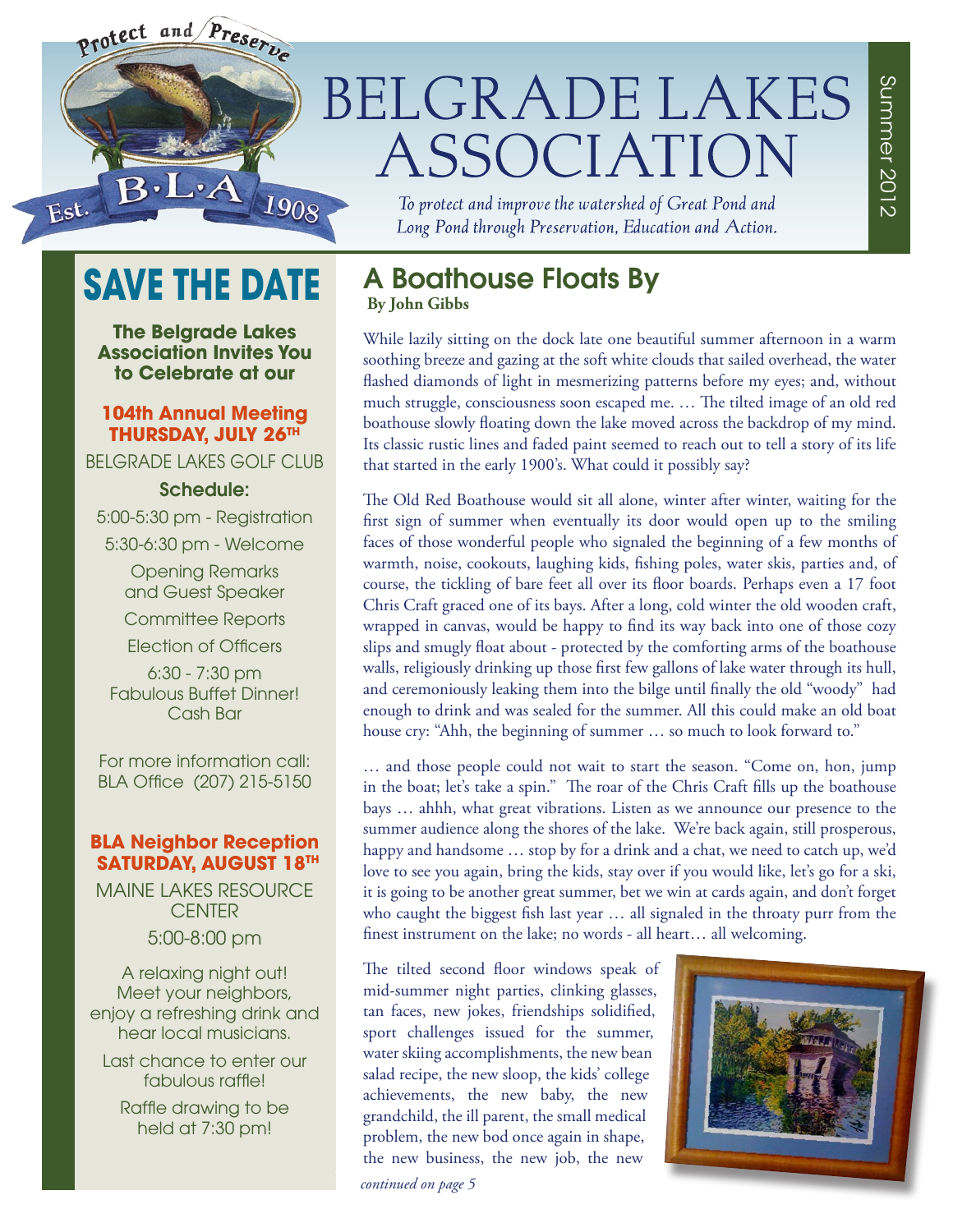## A MESSAGE FROM OUR PRESIDENT



Dear BLA Members and Friends:

I am writing you for the last time as President of the BLA. I am stepping down the day after my 73rd birthday, or so they tell me! Looking back at the last three years, I cannot

help but remember when my term started with the August monthly meeting in Rome at the Duffus Camp which had been built by my grandfather over 110 years ago and who, amazingly, helped found the BLA in 1908. At that meeting, I thought to myself, "Why did those gentlemen start the BLA, and what were their challenges?" Then I thought, "Oh, goodness. Now what? So much to learn. What to do? How to do it? What are other lake associations doing? Can the DEP help? Knowledge is powerful. Action is necessary. Then what? Volunteers are desperately needed to study problems, plan the solutions, make them happen, and dedicate their time to the team or 'mantra' of the day. Education is key. Children are key. My head was swirling."

My father, too, served the BLA for decades. However, I wasn't paying attention to the lake "particulars" until I moved to Maine permanently in 2001, the day after 9/11. I noticed that I should no longer drink the lake water, and I saw green scum foul the lake's surface periodically. Some friends got a rash from swimming in my cove. Trees were mercilessly being cut down along the shore to make way for endless building and rebuilding. Grassy lawns depleted the treelined and buffered shores. Loons were dying from lead poisoning. Careless littering hurt many birds, and the white perch began disappearing.

However, our association is lucky to be surrounded by vibrant communities; we are strong thanks to our supporters. Note: it is not just dollars we need. We must have people, too, who care for the lakes, commit themselves to their preservation, and understand their tremendous value towards maintaining a thriving community. What would Belgrade be without its lakes?

The BLA office is now in the MLRC, a dream building created out of the BLA's Docks to Doorways campaign. It houses three environmental groups and allows us to share ideas and costs while fostering activities in its lovely auditorium and outdoor space. BLA made this project happen, and together with our partners who joined us, we are all making a difference in our town, the lakes, and the watersheds.

Thank goodness that today our BLA board, due to its perseverance, wisdom, expertise, and long range planning, has become simply "the greatest" in our history. Each member is determined and working overtime to halt the deterioration of our lakes driven by the bad, bad, bad (Phrank) phosphorus and invasive plants. The committees are extremely creative and successful, and their ideas have become the models for other associations that are just beginning. I have been privileged beyond belief to be a part of this organization that quietly accomplishes its goals. Unfortunately, the lakes have changed, but I hoping my cousin, E.B.White, is proud of our effort to return these treasures to their former glory.

What are we doing? We are using every resource we can find to stop milfoil and gloeotrichia by supporting, for example, the CBI program and LakeSmart project. We raise money for watershed matters, help pay for BLA and BRCA operational budgets, develop educational opportunities, speak for legislation when asked, and help support the MLRC mission to make conservation a tradition.

As BLA has become stronger, so have the challenges. I deeply appreciate the loyal support and understanding of our members; and beyond question, as you can ascertain, we need you! My 5th generation family and all future generations will need the BLA and you! Many people from the past and future are watching and counting on us to carry out the fine traditions and good work of the BLA in Belgrade ... ...where memories last a lifetime.

Cheers! -Polly Parkhill Beatie





# Are YOU LakeSmart, yet?

PAGE 2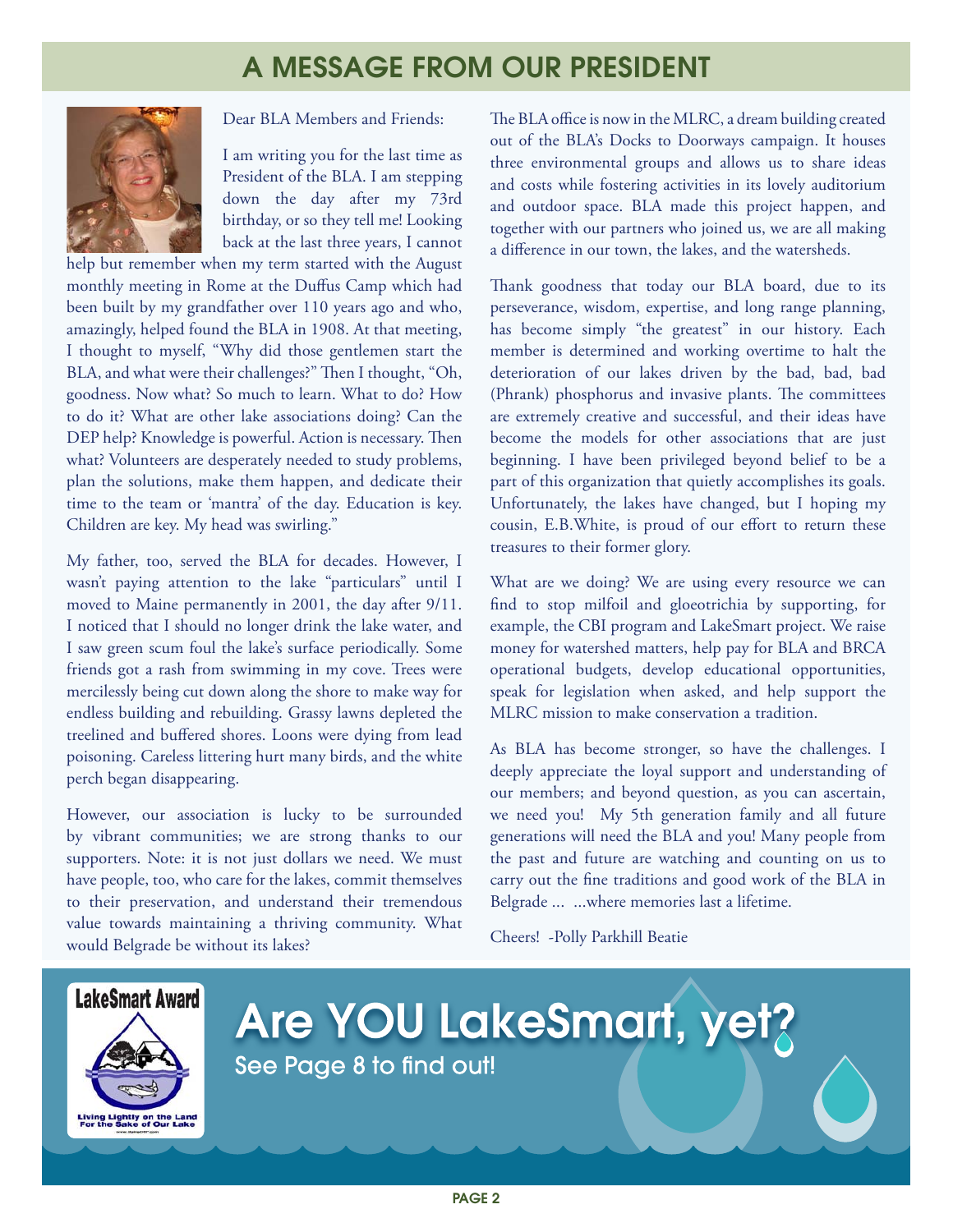## MEET YOUR NEW MILFOIL DIRECTOR, TONI PIED

Toni Pied is already hard at work in her new role as BRCA Milfoil Program Director, and she comes well equipped to do the job. Toni is a graduate of the University of Maine at Farmington where she studied Environmental Science and Biology. Prior to joining the BRCA staff in April, Toni spent 6 years with the Maine Natural Areas Program as an Assistant Ecologist and GIS specialist. Most recently she served as the "Mil-foiler" program director with the Friends of Cobbossee Watershed, a sister lake association that has over 7,000 members.



New BRCA Milfoil Program Coordinator, Toni Pied

"I feel so grateful to have the opportunity to use the skills I have acquired to help improve and protect the same lakes and forests that my children, and many others, will fondly remember many years from now," said Toni. "There is no question that the experiences I have had in Maine's natural environment have led me to where I am today," she added.

Toni grew up in Mansfield, Massachusetts but spent a lot of time in Maine which led to her decision to go to school and raise her family here. Toni lives in Gardiner with her husband, David, and their two energetic boys, Samuel, age 5, and Sawyer, age 2. As a family they love to hike and kayak, and Toni also enjoys working in her garden.

Please stop by the BRCA office in the Maine Lakes Resource Center and meet Toni. Better yet, volunteer to work with Toni this summer as a milfoil volunteer.

You can reach her by phone at her office (207) 495-6039 or on her cell at (207) 215-2685 or email her at brcamf@belgradelakes.org.

## **Letters of E.B.White**

#### **This continues the series of letters from the writings of E.B.White**

To Stanley Hart White, 1930.<br>I returned to Belgrade. Things haven't changed much ...  $_{\rm Io}$  Stanley Hart White, 1990.<br>I returned to Belgrade. Things haven't changed much  $_{\rm II}$ . To Stanley  $\frac{1}{10}$  of a cowbell comes in returned to Belgrade. Things haven't changed mass of a cowbell comes in returned to Belgrade. Things haven, and the sound of a cowbell comes a returned to Belgrade. Things day a softly from a faraway woodlot. In the shallows along shore the pebbles and driftwood show clear and smooth on the bottom, and black water bugs dart, spreading a wake and a shadow. A fish rises quickly in the lily pads with a little plop, and a broad ring widens to eternity … Things don't change much. Meadow stream has a beginning in the pickerel weeds. If you push along quietly, a blue heron will rise with a heavy squawk and a flap  $\ldots$  You buy a quietly, a blue heron will rise with a heavy squawk and a flap drink of Birch Beer at Bean's tackle store. Big bass swim lazily in the deep water at the end of the wharf, well fed ... Yes, sir, I returned to Belgrade, and things don't change much, I thought somebody ought to know.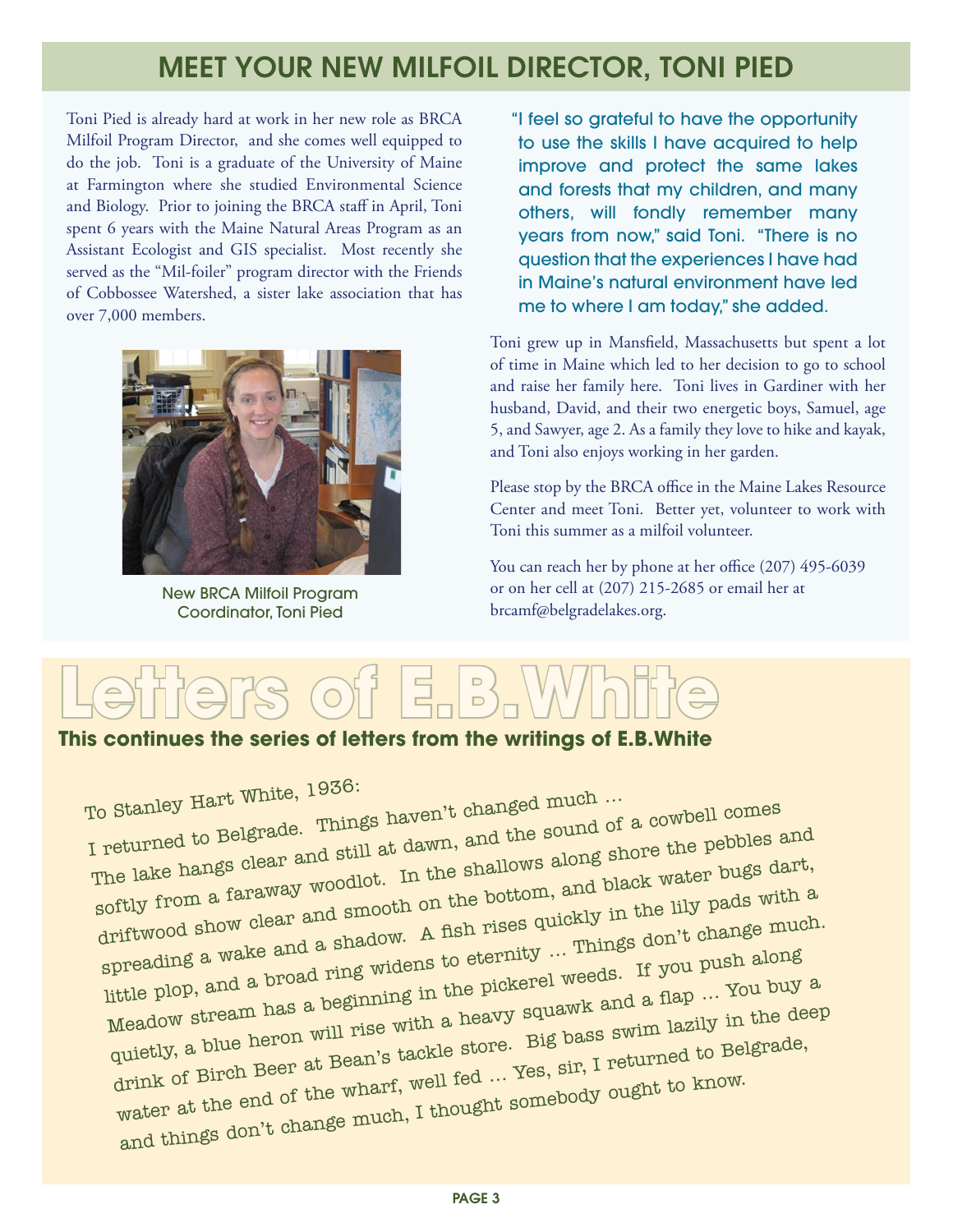### LOCAL FOCUS - WORLDWIDE SCOPE

#### by Kathi Wall, Executive Director, Maine Lakes Resource Center

Going away is good. Coming home is even better. In March I was cruising the Rhine River along the French – German border, home of my ancestors. Today I am looking out my Belgrade Lakes office window at Long Pond in the Belgrade Lakes and wondering how long it will be before the Rhine gets here.

As you know, everything is connected; as water runs from the mountains in the form of snow melt, it runs over the lands to the streams and rivers, creating larger and larger waterways until it reaches the bays and harbors leading to the oceans. It may slow periodically to rest in lakes before continuing its journey to the sea, but water is never still. Water continues to be in constant motion in the oceans. After it nourishes life all along its amazing journey, the

fluid then rises to the skies where it moves and is blown around in the form of clouds to far distant places until conditions are right for the moisture to be released in the form of rain, sleet, or snow.

Whatever happens on one part of this planet affects us all. One of the very best examples is what happens as winds and clouds move moisture from the industrial smokestacks of the Midwest to the Northeast where it acidifies lakes and eventually destroys the natural flora that helps control oxygen content for fish and amphibians.

Without water there is nothing. It was the original marriage of Oxygen and Hydrogen that changed the Earth forever. Water made it possible to create single-celled plants and animals, and, as they say, the rest is history. Stop and think for a moment how it happens that one unseen molecule called H2O could support enough life to allow the development of animals such as the dinosaurs. While you're thinking about that, consider how close we are to destroying that very lifeblood of the planet, starting right here in the Belgrades.

I want to clarify my opening statement regarding "the Rhine getting here." I recently returned from being on the Rhine River for an 8 day cruise. This was a trip anticipated ever since I knew my greatgrandmother emigrated with her parents from the Alsace region along the French-German Rhine. We had spent weeks looking at vacation materials showing the castles and cathedrals that we would



see along the river – a feast for the eyes.

The reality of what we encountered was different. The magnificent river was brown water, congested by enormous diesel-powered barges laden with raw chemicals for the factories that now line the banks of the Rhine. There were paper mills along the river – we Mainers know about those and how they heat up river waters. It was noisy day and night; and when those magnificent ancient castles came into view overlooking the river, they had to be seen through the constant lens of smog and haze that hung low to the hills.

I think there was one other, less obvious factor that disturbed me as well. Our fellow passengers were from as close as Boston and

as far away as Perth, Australia. I seemed to be the only one who commented about the hazy air, brown river, and constant noise pollution. When I mentioned it to tablemates over some select Rhine wines one evening, I heard, "Oh, yes, we have that, too." The Rhine has already reached those locations. We cannot allow it to reach Maine … we have work to do.

When we returned home, my husband went to the family archives and found slides of his parents' European vacation in the early 1950's when they drove down the roadways next to the Rhine River. What we discovered were clear skies with white puffy clouds, shorter riverboats being propelled by people and small engines carrying smaller bundles of goods up and down the river. There were even tents along the river where vacationers relaxed and fished. That was barely more than 50 years ago - a small blip in the timeline of human history on this planet.

So, if I went looking for lessons from my great grandmother, I think I found the major one …. That if this world is to be available for our great grandchildren, we had better get to work saving it. We need to get up every morning and do something – plant a blueberry bush – fertilize your lawn a little less - recycle your garbage – make a contribution to an organization that is preserving what we have. If every person did one small thing everyday, the work would soon be done … and the Rhine would never reach our state.

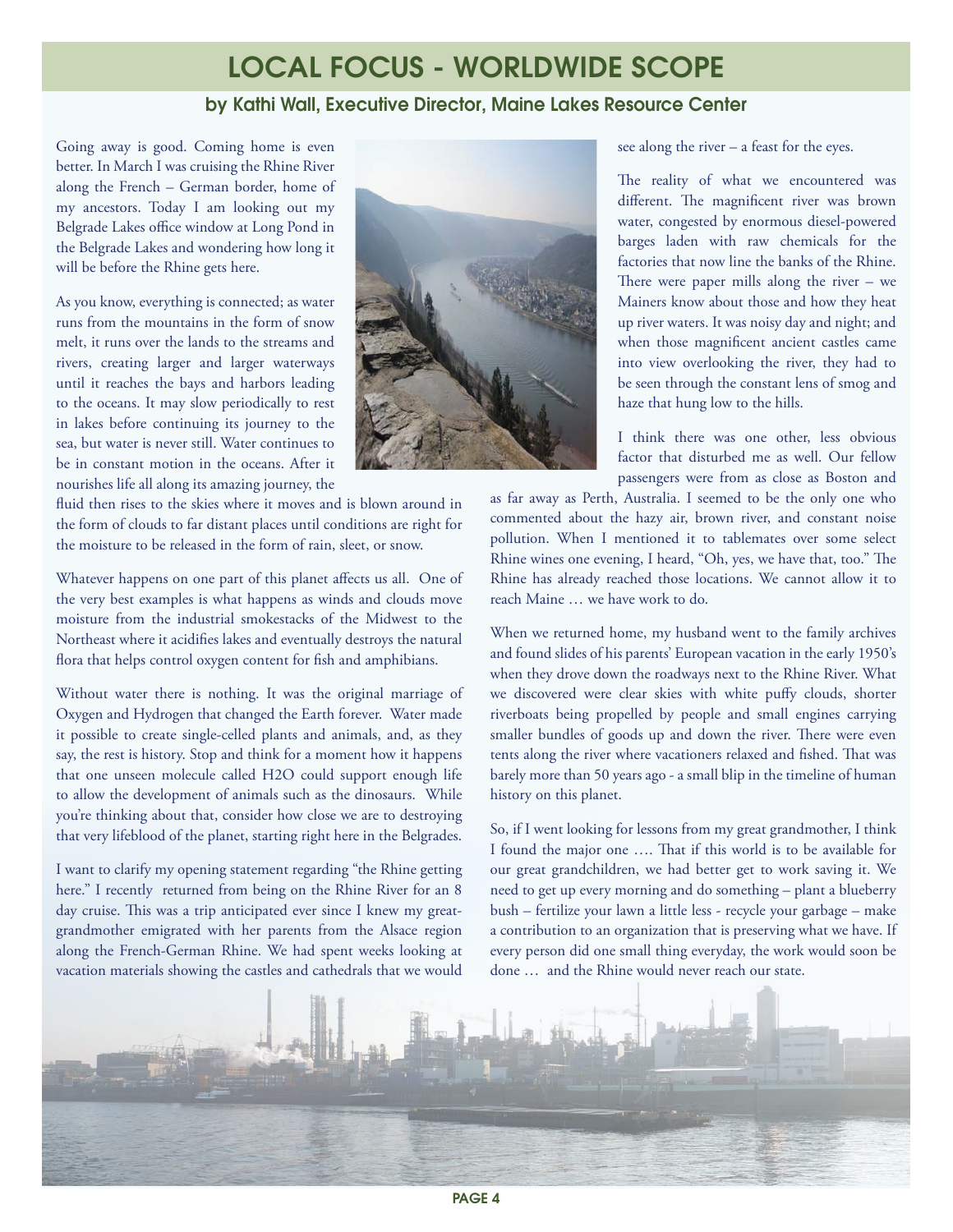## EYES ON THE WATER

Join us and learn and how to identify the plant –**Variable milfoil** – that threatens Great Pond

and the rest of the Belgrade lakes. You'll get your own handy set of plant identification cards to keep and all the info you need to protect your shore and your lakeside property's value. EYES will be offered at the following times and places:

- June 30, 8-11:00 am East Pond Boat Launch
- July 8, 8-11:00 am Camp Runoia, Great Pond
- July 15, 8-11:00 am Bear Spring Camps, Great Pond
- July 21, 8-11:00 am 76 Pine Beach Road, Great Pond
- Aug 4, 8-11:00 am Long Pond Boat Ramp
- Aug 11, 8-11:00 am Spaulding Point Boat Ramp, Salmon Lake

Coffee and Doughnuts available from 7:30 am

What to Bring: Canoe or kayak and a personal flotation device (PFD)

Children are welcome to attend EYES ON THE WATER, but please be aware that we can't be responsible for their safety during workshop, part of which takes place on the water.

EYES is a free workshop but remember you must reserve your place ahead of time by calling Toni Pied at 207-215-2685!



#### A Boathouse Floats By *(continued from page 1)*

wedding plans, the new book, pride for the country, the taxes we hate, the money we love, our favorite baseball team, the students, the boss, the workers, the stock market, and the hopes for continued prosperity all discussed in a noisy buzz within the accommodating walls of the red boathouse's second floor - same topics over several decades, I'm guessing, but perhaps with different players as the years rolled by.

… and what about those romantic evening sunset cruises? The owners making it back into the safety of the boathouse, yet the camp just too far away for those moments of passion - all steeped into the beams of the old red boathouse. In the1930's the Chris Craft could have gone away after the Crash, but surely another would be back by the 40's or 50's under new ownership and new money. "What kind of boat will you bring me in the next century?"

Maybe the old red boathouse floated away when the new boat did not fit, too wide for its bays built for a sleeker era; the thin curvy art deco design of the early 1900's replaced by a fatter angular military influence after WWII. Good thing because the pant sizes of the 21st century also seemed to increase in width as well; but, still, too bad for the boathouse. "Give me an old wooden boat any day, and take that big new fiber glass boat and … ahem, well, after all, I am an early 1900's boathouse, and I think I have made my point quite clearly ..."

As the sun set over the Mountain, the smoky veil of dusk blurred the visible edges of the old boathouse. Light winds gracefully pushed it further along into a hazy blackness - an icon of the lake seeking its destiny.

The families, the kids, the friends, the triumphs, the failures, the births, the deaths, the tears, the laughter, the songs, the happiness, the love, the endless summer days, the starlit nights, the haunting cry of the loon and the smiles - all behind it now. Decades of memories absorbed in its wooden framework; secrets to be taken with it to the bottom of the lake. Oh, … if only the old boathouse could talk …





#### **Milfoil to Milsoil**

Ever wonder what happens to the mifoil that's being pulled out of Great Meadow Stream and North Bay? It's being made into Milsoil right here in Belgrade Lakes Village.

Jon Dyer, owner of Black Gold Vermiculture & Research, feeds the milfoil to thousands of red wiggler worms in the basement of his home on Main Street. What comes out the other end of the process is a humus-like material that nurseries and gardeners love. Why … because it's five times richer in available nitrogen, seven times richer in phosphates, and eleven times richer in potassium than the upper six inches of our soil.

You can buy 25 lb. bags of Milsoil right at the Maine Lakes Resource Center. Pick up a STOP MILFOIL T-shirt at the same time. All proceeds go to the STOP MILFOIL Capital Campaign.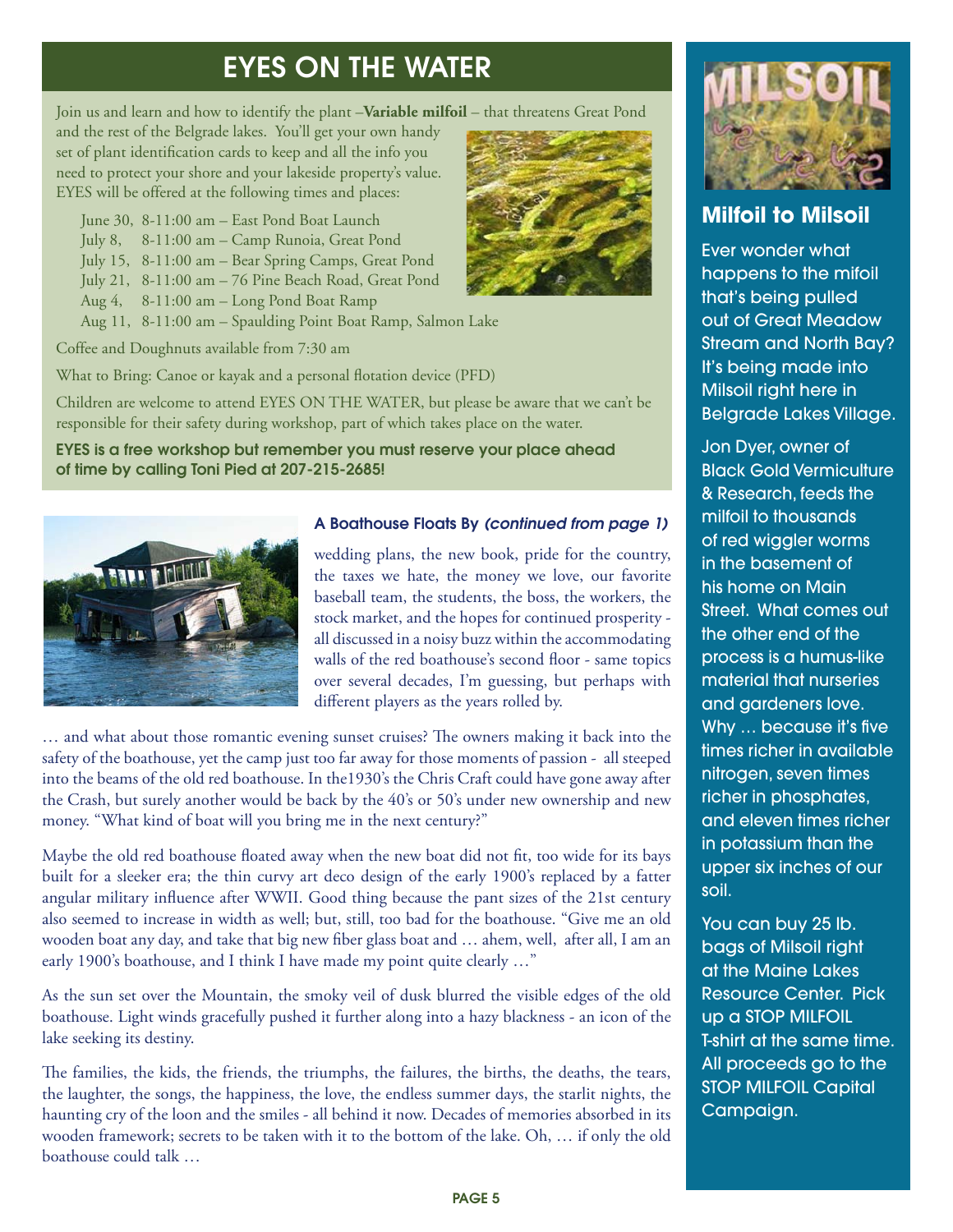## **BELGRADE LAKES ASSOCIATION ANNUAL RAFFLE**

#### Win a Great Prize while supporting our effort to protect and preserve Great Pond & Long Pond

Tickets: \$5 each or 6 for \$25. Buy \$100 in tickets and be automatically entered into the Bonus Raffle! Drawing August 18th at the Maine Lakes Resource Center in Belgrade Village. (You don't need to be present to win)



Grand Prize: **Godfrey 18' Sweetwater Sunrise 186 C3 Pontoon Boat, EZ Loader Trailer, Yamaha 20hp Motor. Retail Value at \$16,375** *Donated by Hamlin's Marine*



Second Prize: **Three Sections of a Shoremaster Dock Valued at over \$2,300**  *Donated by Hammond Lumber Company*



Third Prize: **Two Nights Lodging on the Belgrade Stream with a full day Guided Fishing or Sightseeing in Belgrade Lakes Region. Valued at over \$600** *Donated by Mike Guarino of Maine Wilderness Tours*

#### Bonus Raffle

Automatically be entered into the bonus raffle to win one of three great prizes by purchasing \$100 in tickets (tickets must be purchased at the same time and in one name to be eligible)

4 rounds of Golf with cart at Belgrade Lakes Golf Course (Retail value \$600) Donated by Gail Rizzo and Pat Donahue of Lakepoint Real Estate

> Village Inn- Dinner for 4 (Retail Value \$200) Donated by the Village Inn, Belgrade Lakes

> > \$250 Visa Gift Card (anonymous)

Visit our Sponsor's at: gailrizzo@belgradelakepoint.com • pldcamp@msn.com • www.villageinnducks.com www.hamlinsmarine.com • www.mainewildernesstours.com • www.hammondlumber.com

## **The Bad Guy:** a.k.a. Phrank Phosphorous

There's been a sighting of a thug that lurks in the lovely lapping waters of some Maine lakes. This critter hides in the depths and gorges on the tan-colored rainwater that runs so merrily down camp roads and the outflow from bad septic systems until strong enough to make the algae bloom, leach oxygen from the depths so coldwater fish have no midsummer refuge, turn lakes murky, or green and smelly, and absolutely ruin swimming.

For more information on Phrank visit the BLA website at blamaine.org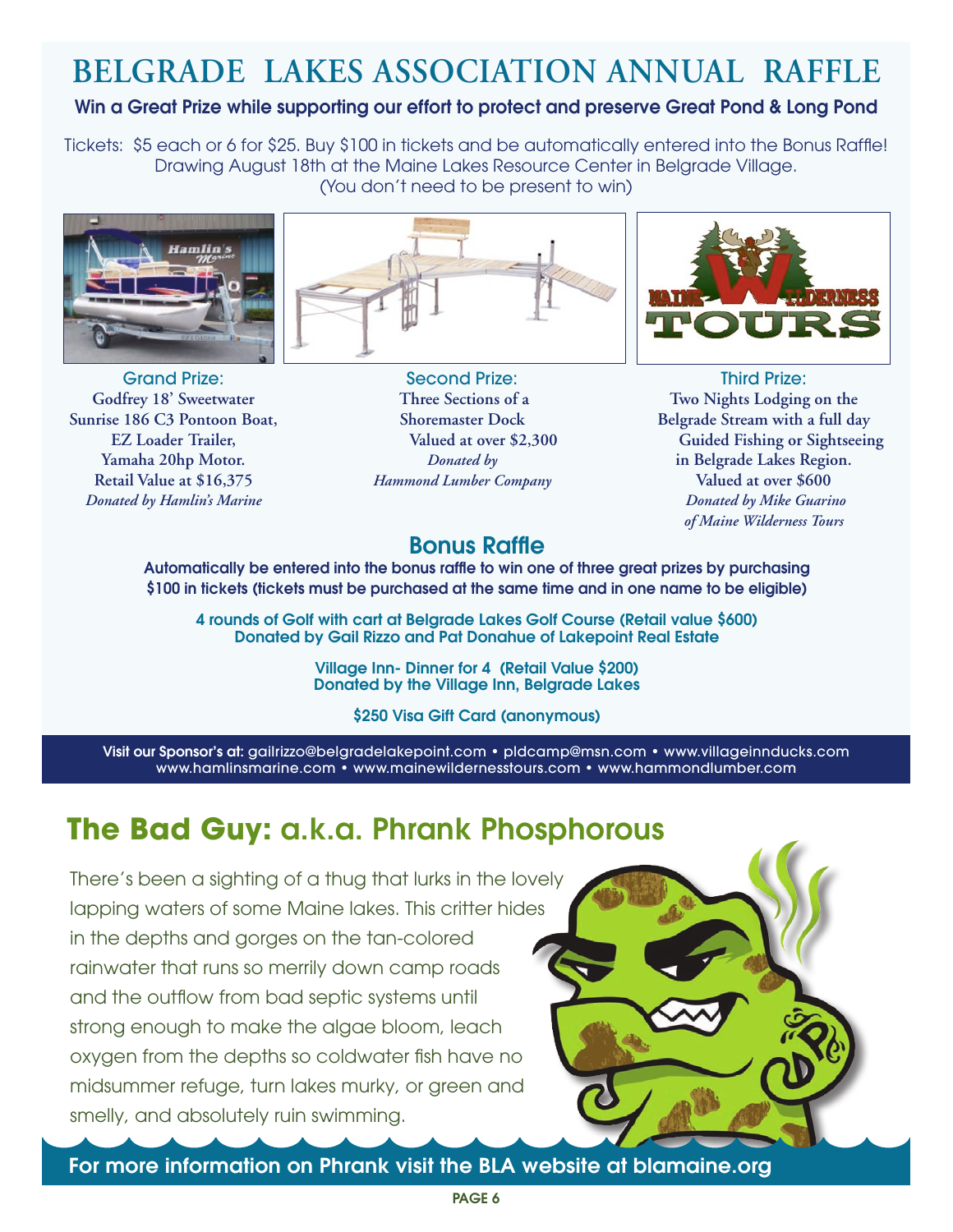## Hands in the Water: Milfoil Removal Update

New England Milfoil, with Cliff Cabral at the helm, had three divers in the water their first week on the job site. They have been working primarily on the infestation areas in North Bay and in the mouth of Great Meadow stream where it enters the bay. They have used their DASH boat, done hand pulling and also surveyed North Bay for additional new patches.

They surveyed the area and removed about 1,200 gallons of milfoil. The very good news is they did not discover any new outbreaks of milfoil in North Bay. They returned the last week of May to continue their work.

As of June 1st, 3570 gallons of milfoil have been removed, more than in 2010 and 2011 combined! Join Cliff (see photo to the right) and become involved by somehow putting your hands in the water!



#### A THANK YOU FROM PETER KALLIN

**Dear Polly -** I would like to thank you, the BLA Board, and the rest of the Belgrade Lakes Association for your strong support over the past five years that I have been the Executive Director of the BRCA. During that time, the BLA/BRCA team has accomplished a great deal to protect and preserve the Belgrade Lakes, including approved Watershed Management Plans for Long Pond and Great Pond, numerous watershed management grants that have improved water quality, expanded CBI and milfoil programs, recordsetting Youth Conservation Corps years three years in a row, new lands added to the Kennebec Highlands and our Mountain Preserve, expanded interactions with Colby College, and a beautiful new Maine Lakes Resource Center in Belgrade Lakes. I would especially like to thank those BLA members who contributed to the Cabela's gift card I received as a retirement present. It has already been put to good use and is helping me to enjoy my retirement daily. I have truly enjoyed my time as BRCA Executive Director and getting to know so many fellow BLA members in the process.



*Charlie Baeder, Left, with Pete Kallin, in the BRCA offices.*

Linda and I now look forward to having more time to enjoy the special place that we live in. Hope to see everyone on the lakes or enjoying the trails.

Best regards, Pete Kallin BRCA Executive Director Emeritus

NOTE: The Belgrade Lakes Association welcomes the new Executive Director for BRCA and our amazing friend Charlie Baeder. We look forward to having him as a collaborator in the effort to protect and preserve our lakes and watershed.

## OLD MARINA RAZED BY MILL STREAM

The Belgrade Lakes Association launched the project to renovate the old marina in 2009 with its"Docks to Doorways" fundraising campaign.

In February of this year, a section of the old marina on Mill Stream in Belgrade Lakes Village came crashing down. With this part of the building gone, the view of the stream provides an openness, brightness and refreshing view.

Under the campaign, the marina building and two vacant lots down the street were purchased for \$400,000. The Maine Lakes Resource Center was then built, and now its staff will put together a landscaping plan for the post office property

this summer. In the meantime, the exposed ground will be covered in mulch. Grassy space and a rain garden is planned for the area which accesses the public boat docks.